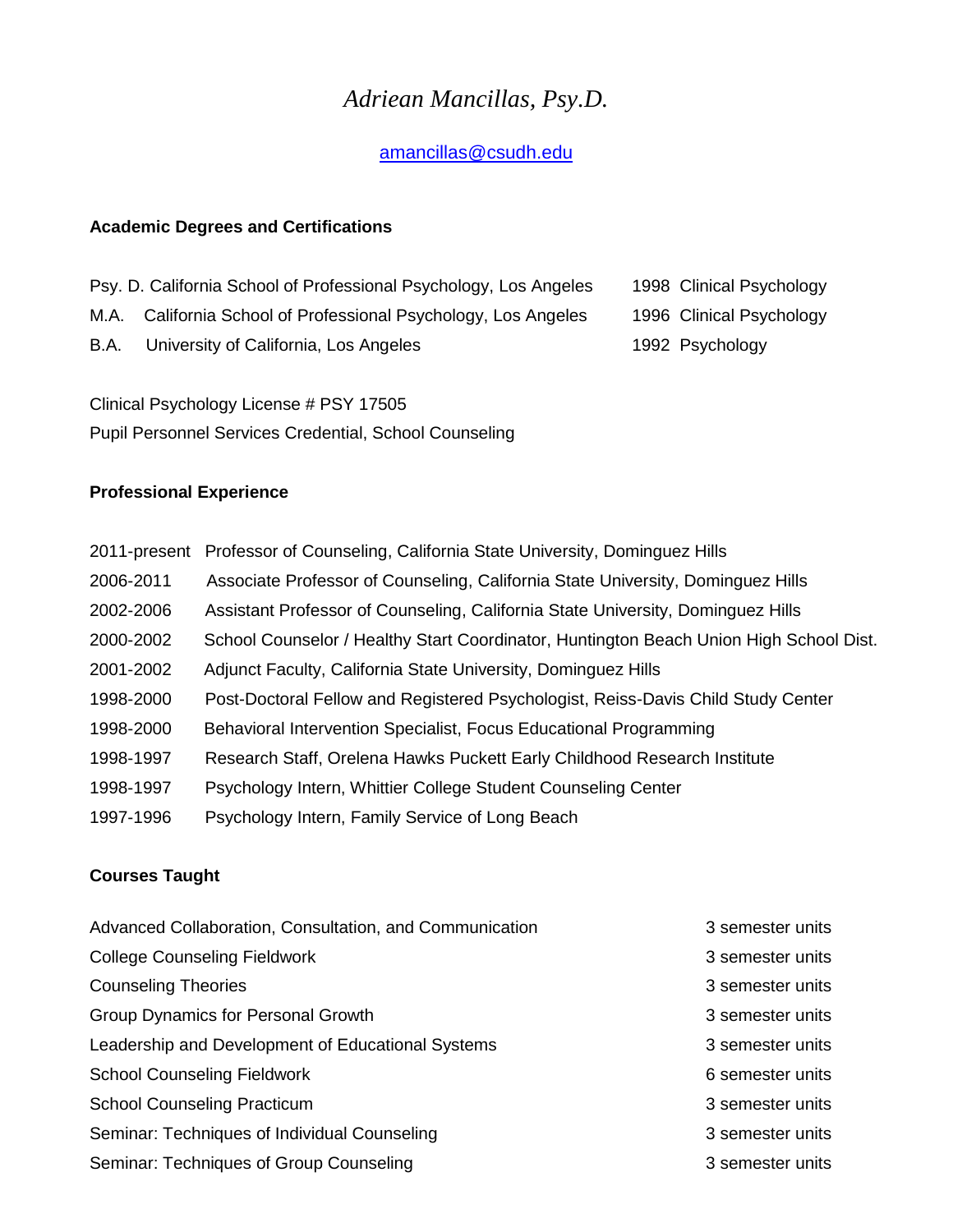## **Publications**

- Mancillas, A. (in press). Only Children. In J. Ponzetti (Ed.), *Macmillan Encyclopedia of Intimate and Family Relationships: An Interdisciplinary Approach*. Cengage Publishing.
- Sullivan, C. & Mancillas, A. (2015). Stigma toward seeking mental health services among graduate counseling students. *VISTAS 2015*. Retrieved from [https://www.counseling.org/knowledge-center/vistas/by-subject2/vistas-education-and](https://www.counseling.org/knowledge-center/vistas/by-subject2/vistas-education-and-supervision/docs/default-source/vistas/stigma-toward-seeking-mental-health-services-among-graduate-counseling-students)[supervision/docs/default-source/vistas/stigma-toward-seeking-mental-health-services-among](https://www.counseling.org/knowledge-center/vistas/by-subject2/vistas-education-and-supervision/docs/default-source/vistas/stigma-toward-seeking-mental-health-services-among-graduate-counseling-students)[graduate-counseling-students](https://www.counseling.org/knowledge-center/vistas/by-subject2/vistas-education-and-supervision/docs/default-source/vistas/stigma-toward-seeking-mental-health-services-among-graduate-counseling-students)
- Mancillas, A. (2011). Only Children. In J. Caspi (Ed.), *Sibling Development: Implications for Mental Health Practitioners.* Springer Publishing.
- Mancillas, A. (2009). Supporting Students with Depression. *ASCA School Counselor, 46 (5).*
- Mancillas, A., Cook, L., Hurley-Chamberlain, D., & Murawski, W. (2007). *Instructor's Resource Manual for Friend and Cook's Interactions: Collaboration Skills for School Professionals (5th Ed.).* Boston: Allyn & Bacon.
- Mancillas, A. (2006). Challenging the stereotypes about only children: A review of the literature and implications for practice. *Journal of Counseling & Development, 84(3),* 268-275.
- Mancillas, A. (2006). Recognizing and utilizing projective identification in brief psychodynamic therapy: A case example*. Clinical Social Work Journal, 34(3),* 267-278.
- Mancillas, A. (2006). Counseling students' perceptions of counseling effectiveness. In G. Walz, J. Bleuer, & R. Yep (Eds.), *Vistas: Compelling Perspectives on Counseling 2006* (pp. 191-194). Alexandria, VA: American Counseling Association.
- Do, T. & Mancillas, A. (2006). Examining the educational expectations of Latino children and their parents as predictors of academic achievement. In G. Walz, J. Bleuer, & R. Yep (Eds.), *Vistas: Compelling Perspectives on Counseling 2006* (pp. 199-202). Alexandria, VA: American Counseling Association.

Mancillas, A. (2005, October). Empathic invalidations*. Counseling Today*, pp 9, 19.

#### **Presentations**

- Mancillas, A., Anchondo, C., Babbitt, A., Cha, M., Gándara, G., & Sainz-Ramirez, D. (2017, March). *Supervision from the intern's perspective: Learning from students' field experiences*. Presented at the Annual Conference of the American Counseling Association, San Francisco, CA.
- Mancillas, A. (2008, August). *Perceptions of stigmatization among special education and continuation school students.* Presented at the annual convention of the American Psychological Association, Boston, MA.
- Mancillas, A., Wall, W., & Griffin, K. (2008, August). *Comparing students' and parents' perceptions about low achievement and motivation.* Presented at the annual convention of the American Psychological Association, Boston, MA.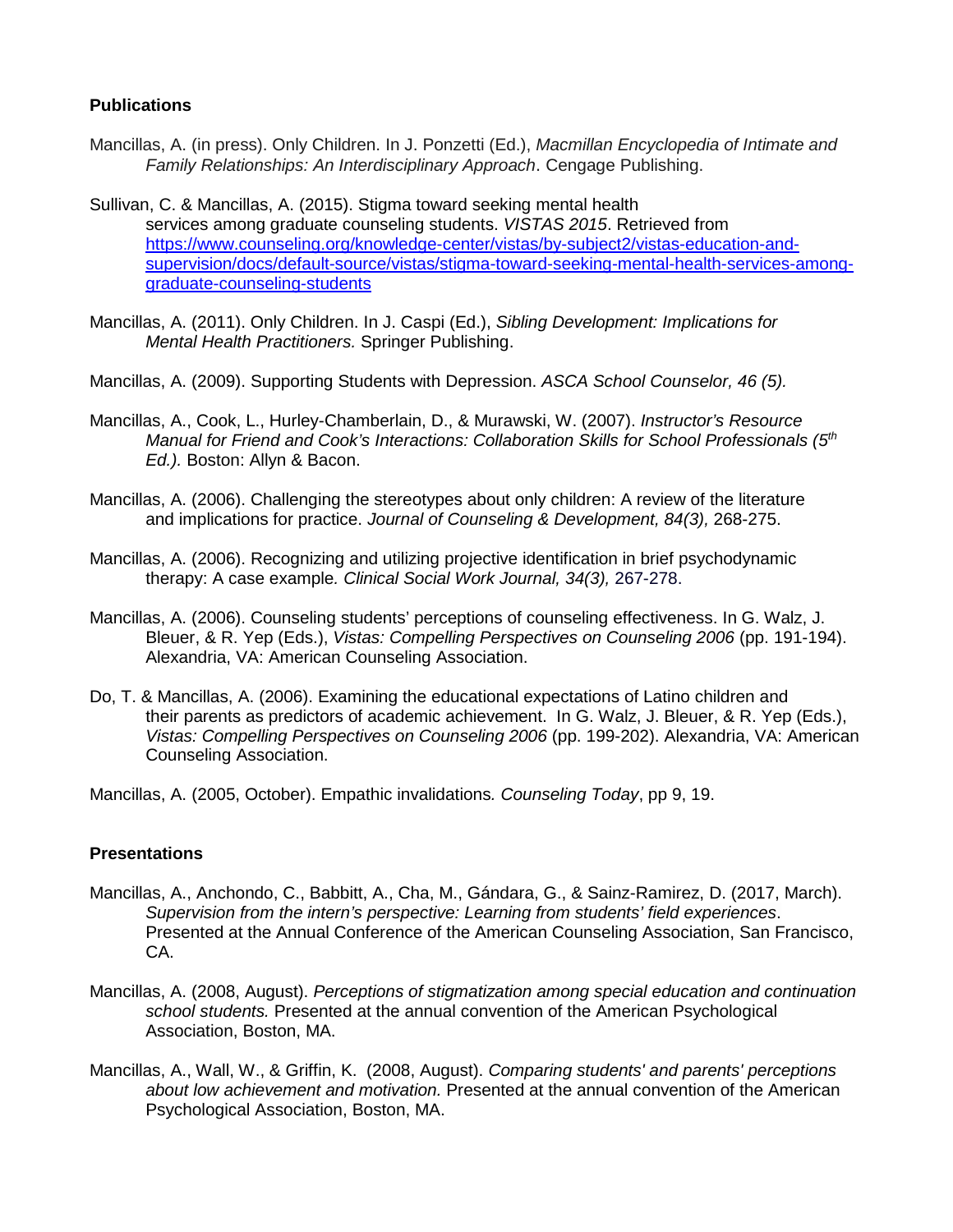- Mancillas, A., Wall, W., & Griffin, K. (2007, December). *Examining Student Achievement Outcomes Following Counselor Intervention: A Longitudinal Analysis of At-Risk Middle School Students.* Presented at the California School Counseling Research Summit, San Diego, CA.
- Mancillas, A. (2006, April). *Counseling students' perceptions of counseling effectiveness.* Presented at the annual convention of the American Counseling Association, Montreal, Canada.
- Mancillas, A. & Do, T. (2006, April). *Examining the educational expectations of Latino children and their parents as predictors of academic achievement.* Presented at the annual convention of the American Counseling Association, Montreal, Canada.
- Mancillas, A. & Lee, R.(2005, May). *Enhancing student success through group counseling: Strategies for implementing and facilitating groups.* Presented at the annual conference of the California Association of School Counselors, Pomona, CA.
- Mancillas, A. & Lee, R. (2005, January). *Clinical applications with children in school settings.*  Presented at the annual conference of the California Association for Counseling and Development, Long Beach, CA.
- Mancillas, A. (2004, September). *Understanding the only child: An empirically based perspective of strengths, challenges, and bias.* Invited presentation for the Adlerian Society of Southern California, Fullerton, CA.
- Mancillas, A. (2004, July). *Unconscious communication: A case study of projective identification.* Presented at the annual convention of the American Psychological Association, Honolulu, HI.
- Mancillas, A. (2004, May). *Creative therapeutic strategies: Using art and play techniques with children.* Invited presentation for the Region IX Healthy Start/After School Partnerships Conference, Palm Springs, CA.
- Lee, R. & Mancillas, A. (2004, April). *Planning and presenting a counselor led classroom guidance unit.* Presented at the annual conference of the California Association of School Counselors, Pomona, CA.
- Mancillas, A. (2004, April). *Challenging the stereotypes about only children: Review of the literature and implications for practice.* Presented at the annual convention of the American Counseling Association, Kansas City, MO.

## **Other Professional Activities and Service**

Authored new academic graduate program, CSUDH, Fall 2015: *Master of Science, Counseling with specializations in School and College Counseling*

Reviewer for:

- *Journal of Child and Family Studies* 2009 –present
- Corey, G. (2008). *I Never Knew I Had a Choice: Explorations in Personal Growth* (9<sup>th</sup> Ed.), Belmont, CA: Brooks/Cole.
- Goud, N. & Arkoff, A. (Eds.) (2006), *Psychology and Personal Growth* (7th Ed.), Boston: Allyn & Bacon.

Professional Memberships American Counseling Association California Association of School Counselors